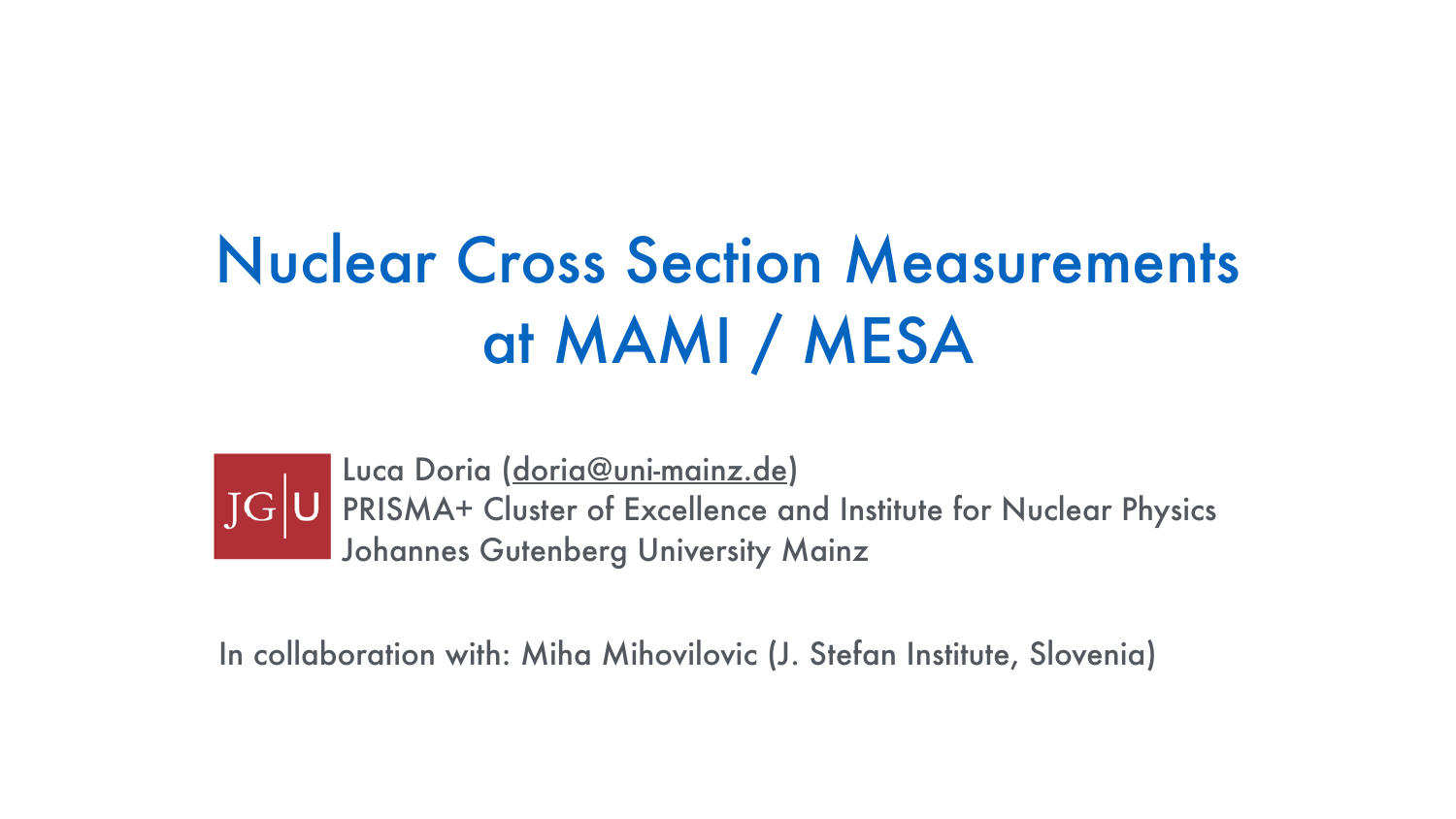#### Luca Doria, JGU Mainz Snowmass21 - Electron Scattering Workshop <sup>2</sup>

Parity

Violation

#### MAMI Cascaded Microtrons

Up to 1.6 GeV electron beam energy CW beam

- **~**80% polarization
- 100 uA max. current
- Availability: >80%

**\*Future: MESA Accelerator (150 MeV)** 

**\*3 magnetic spectrometers** \*10<sup>-4</sup> mom. resolution \*time coincidence **\*Targets:** Solid-state cryogenic gas-jet [wwwa1.kph.uni-mainz.de](http://wwwa1.kph.uni-mainz.de)









<https://www.mesa.uni-mainz.de>



### A1 Collaboration